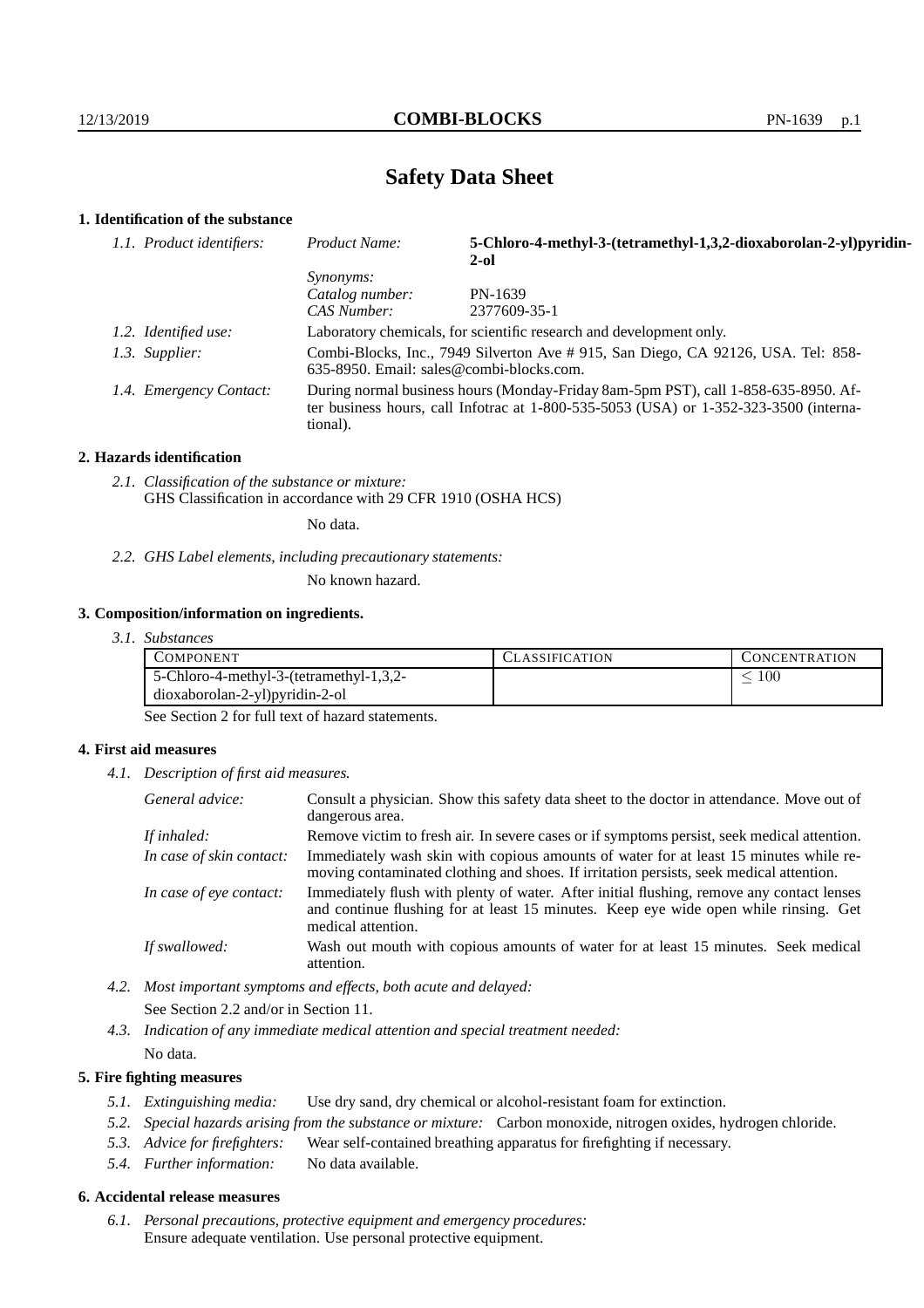| 6.2. Environmental precautions:                                                                               |                                                                                                                                                                                                                                                            |                                                                                                                                                                                                                                                                    |  |
|---------------------------------------------------------------------------------------------------------------|------------------------------------------------------------------------------------------------------------------------------------------------------------------------------------------------------------------------------------------------------------|--------------------------------------------------------------------------------------------------------------------------------------------------------------------------------------------------------------------------------------------------------------------|--|
|                                                                                                               | Should not be released into the environment. See Section 12 for additional ecological information.                                                                                                                                                         |                                                                                                                                                                                                                                                                    |  |
| 6.3. Methods and materials for containment and cleaning up:                                                   |                                                                                                                                                                                                                                                            |                                                                                                                                                                                                                                                                    |  |
|                                                                                                               | Sweep up or vacuum up spillage and collect in suitable container for disposal.                                                                                                                                                                             |                                                                                                                                                                                                                                                                    |  |
|                                                                                                               | 6.4. Reference to other sections:                                                                                                                                                                                                                          |                                                                                                                                                                                                                                                                    |  |
|                                                                                                               | Refer to protective measures listed in Sections 8 and 13.                                                                                                                                                                                                  |                                                                                                                                                                                                                                                                    |  |
|                                                                                                               | 7. Handling and storage                                                                                                                                                                                                                                    |                                                                                                                                                                                                                                                                    |  |
|                                                                                                               |                                                                                                                                                                                                                                                            | 7.1. Precautions for safe handling: Avoid contact with skin and eyes. Avoid inhalation of vapour or mist. Keep away<br>from sources of ignition - No smoking. Take measures to prevent the build up of electro-<br>static charge. For precautions see section 2.2. |  |
|                                                                                                               | 7.2. Conditions for safe storage, including any incompatibilities: Store refrigerated. Keep container tightly closed in<br>a dry and well-ventilated place. Containers which are opened must be carefully resealed<br>and kept upright to prevent leakage. |                                                                                                                                                                                                                                                                    |  |
|                                                                                                               | Laboratory chemicals, for scientific research and development only.<br>7.3. Specific end use(s):                                                                                                                                                           |                                                                                                                                                                                                                                                                    |  |
|                                                                                                               | 8. Exposure Controls / Personal protection                                                                                                                                                                                                                 |                                                                                                                                                                                                                                                                    |  |
|                                                                                                               | 8.1. Control parameters:                                                                                                                                                                                                                                   |                                                                                                                                                                                                                                                                    |  |
| Components with workplace control parameters: Contains no substances with occupational exposure limit values. |                                                                                                                                                                                                                                                            |                                                                                                                                                                                                                                                                    |  |
|                                                                                                               | 8.2. Exposure controls:                                                                                                                                                                                                                                    |                                                                                                                                                                                                                                                                    |  |
|                                                                                                               | Appropriate engineering controls: Ensure that eyewash stations and safety showers are close to the workstation<br>location. Ensure adequate ventilation, especially in confined areas.                                                                     |                                                                                                                                                                                                                                                                    |  |
|                                                                                                               | Personal protective equipment:                                                                                                                                                                                                                             |                                                                                                                                                                                                                                                                    |  |
|                                                                                                               | Eye/face protection:                                                                                                                                                                                                                                       | Wear appropriate protective eyeglasses or chemical safety goggles as described by OSHA's<br>eye and face protection regulations in 29 CFR 1910.133 or European Standard EN166.                                                                                     |  |
|                                                                                                               | Skin protection:                                                                                                                                                                                                                                           | Handle with gloves. Gloves must be inspected prior to use. Use proper glove removal<br>technique (without touching glove's outer surface) to avoid skin contact with this product.                                                                                 |  |

technique (without touching glove's outer surface) to avoid skin contact with this product. Dispose of contaminated gloves after use in accordance with applicable laws and good laboratory practices. Wash and dry hands Body Protection: Complete suit protecting against chemicals, Flame retardant antistatic protective clothing.,

The type of protective equipment must be selected according to the concentration and amount of the dangerous substance at the specific workplace.

Respiratory protection:

Control of environmental exposure: Prevent further leakage or spillage if safe to do so. Do not let product enter drains.

# **9. Physical and chemical properties**

*9.1. Information on basic physical and chemical properties*

| (a)      | Appearance:                                   | Solid    |
|----------|-----------------------------------------------|----------|
| (b)      | Odour:                                        | No data  |
| (c)      | Odour Threshold:                              | No data  |
| (d)      | $pH$ :                                        | No data  |
| (e)      | Melting point/freezing point:                 | No date. |
| (f)      | Initial boiling point and boiling range:      | No data  |
| (g)      | Flash point:                                  | No data  |
| (h)      | Evaporatoin rate:                             | No data  |
| (i)      | Flammability (solid, gas):                    | No data  |
| (i)      | Upper/lower flammability or explosive limits: | No data  |
| $\rm(k)$ | Vapour pressure:                              | No data  |
| (1)      | Vapour density:                               | No data  |
| (m)      | Relative density:                             | No data  |
| (n)      | Water solubility:                             | No data  |
| $\circ$  | Partition coefficient: n-octanol/water:       | No data  |
| (p)      | Auto-ignition:                                | No data  |
| (q)      | Decomposition temperature:                    | No data  |
| (r)      | Viscosity:                                    | No data  |
| (s)      | Explosive properties:                         | No data  |
| (t)      | Oxidizing properties:                         | No data  |
|          |                                               |          |